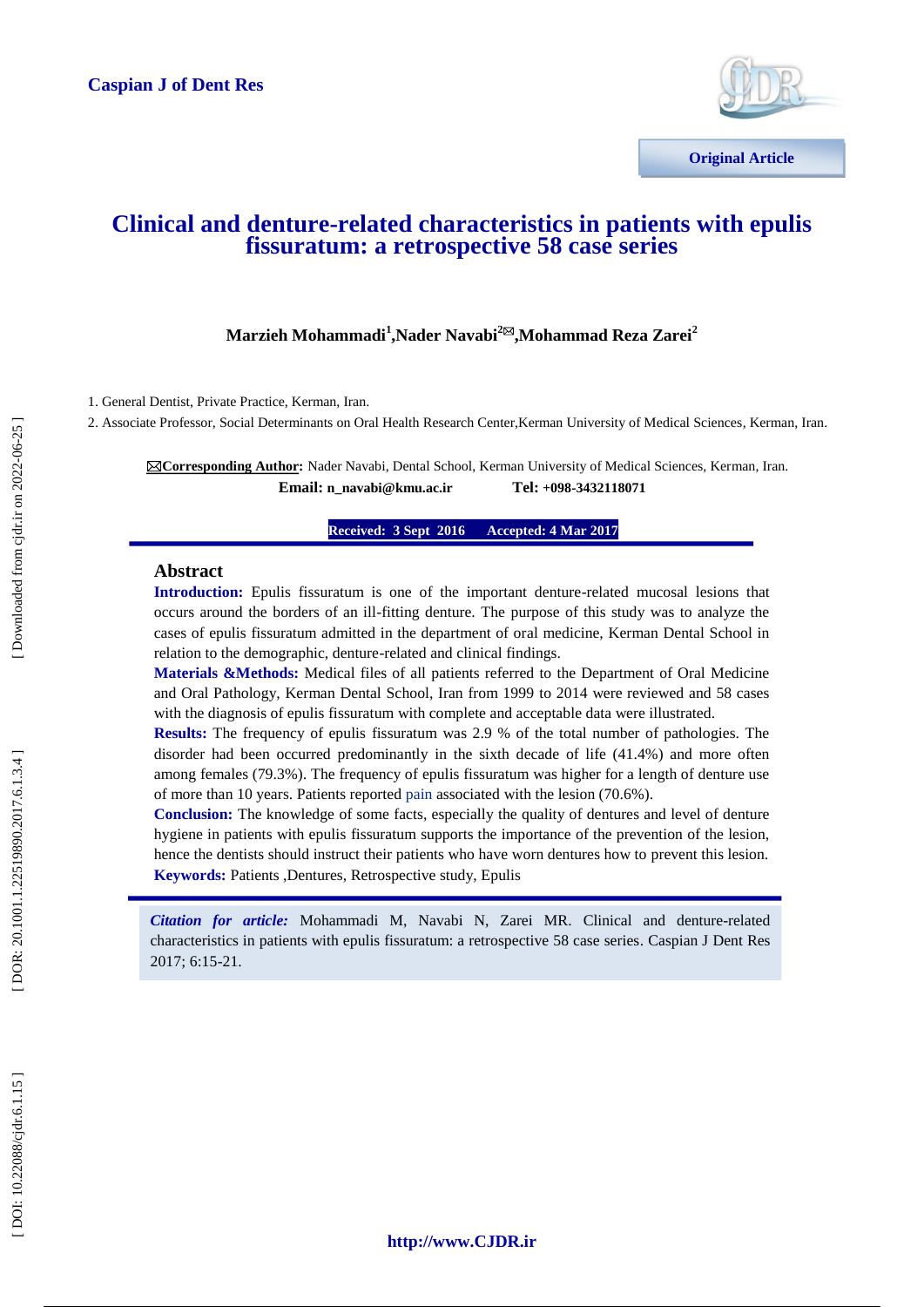

# **خصوصیات بالینی و مزتبط با دندان مصنوعی در بیماران مبتال به اپولیس فیشوراتوم : سزی گذشته نگز 85 بیمار**

**مزضیه محمدی، نادر نوابی ، محمدرضا سارعی \***

## **چکیده**

**مقدمه:** اپولیس فیشوراتوم یکی از ضایعات مخاطی مهم مرتبط با دندان مصنوعی است که در مجاورت لبه های دست دندانیکه گیر ناکافی دارد ایجاد می شود. هدف از مطالعِه حاضر، آنالیز یافته های دموگرافیک و بالینیو ویژگیهای دندان مصنوعی بیماران مبتلا به اپولیس فیشوراتوم مراجعه کننده به بخش بیماریهای دهان دانشکده دندانپزشکی کرمان بوده است.

مو**اد و روش ها:** پزونده هاى پزشکی کلیه بیماران با تشخیص اپولیس فیشوراتوم که از سال ۱۳۷۸ تا ۱۳۹۳ به بخش بیماریهای دهان و پاتولوژى دهان دانشکده دندانپزشکی کرمان ارجاع داده شده بودند مرور گردید و از این میان، ۵۸ بیماری که داده های مربوط بِ ایشاى کاهل ٍ قابل قبَل بَد، هَرد بزرسی ٍ تشزیح قزار گزفت.

**یافته ها:** وقوع اپولیس فیشوراتوم به میزان ۲/۹درصد کل ضایعات بود .این ضایعه، اغلب در دو دهه ششم و هفتم از زندگی بیماران (۴۱/۴ درصد) به میزان بالاتری در خانمهارخ داده بود (۷۹/۳درصد). اپولیس فیشوراتوم در بیمارانیکه بیش از ۱۰سال از دست دندان استفاده کرده بودند بروز بالاتری داشت و ۷۰/۶درصد از بیماران درد ناشی از ضایعه را ابراز کرده بودند.

**نتیجه گیری:** پی بردن بِه برخی از واقعیات نظیر کیفیت دست دندان و میزان رعایت بهداشت آن توسط بیماران مبتلا بِه اپولیس فیشوراتوم بیانگر اهمیت پیشگیری از بروز این ضایعه است از این رو دندانپزشکان باید بیماران استفاده کننده از دندان مصنوعی خود<br>را در زمینه پیشگیری از این ضایعه آموزش دهند.

**واژگان كلیدی:** بیماران،دندان مصنوعی، مطالعه گذشته نگر،اپولیس

**Introduction**<br>**Some of the oral mucosal lesions occur as a result** of acute and chronic irritations caused by factors associated with dentures. These lesions are known as denture-related mucosal lesions (DML).<sup>[1-5]</sup> The most common DMLs are frictional keratosis, epulis fissuratum, candidiasis, traumatic ulcers, angular cheilitis and denture stomatitis.<sup>[1,6-7]</sup> Epulis fissuratum has always been reported as the most prominent DML and it has been shown that the use of a complete denture increases the risk of this lesion three times.<sup>[8-10]</sup> The word "epulis" is a general term that refers to the hyperplasia occurring in the gingiva or in the alveolar mucosa. Epulis fissuratum is also referred to as denture granuloma, inflammatory fibrous hyperplasia, denture induced fibrous hyperplasia and denture -related hyperplasia.<sup>[9-11]</sup> Epulis fissuratum is a benign reactive hyperplasia of the fibrous connective tissue that occurs adjacent to the flanges of complete or partial ill -fitting dentures. These dentures usually have flanges longer than usual and give rise to mild and chronic irritation of the adjacent mucosa. Epulis fissuratum usually occurs in middle -aged and older adults who wear removable dentures for a long time, with a higher prevalence rate in women.<sup>[12-14]</sup> This lesion is formed as one or more folds of hyperplastic tissue between the alveolar vestibules in the labial or buccal mucosa and the flange of the denture fits between the folds. The lesion is usually painless and pink; however, some of these lesions might be erythematous and also symptomatic. Epulis fissuratum has a firm consistency, a smooth surface and varied size; this lesion might grow to involve almost the entire length of the vestibule. This lesion is more prevalent in the maxilla and also in the anterior regions.<sup>[15-18]</sup> Diagnosis is usually possible when it is observed in the immediate vicinity of the denture flange. Ulcerations are occasionally observed in the bottom of fissures of the lesion. The red and small lesions, which are mostly inflamed lesions, completely disappear when the denture is removed or its flanges are shortened. The larger fibrous lesions must be surgically removed. It is often necessary to increase the sulcus depth simultaneously with the surgical treatment. In addition, it is advisable to replace the patients' denture or reline it in order to prevent the recurrence of the lesion.  $[16-18]$  According to the results of a study

**16 Caspian J Dent Res-March** 2017, 6(1): 15-21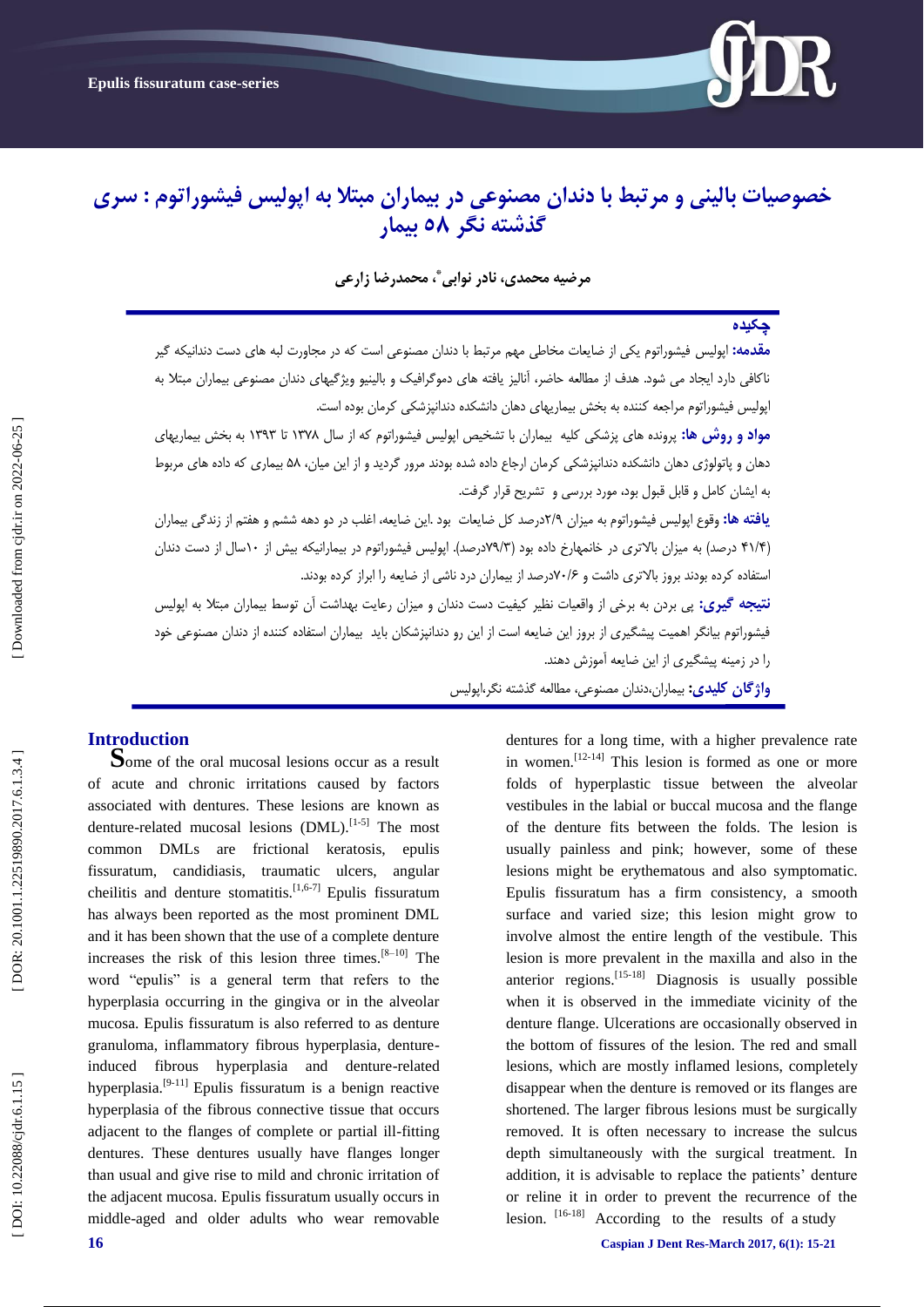

conducted in Iran in 2013, the prevalence rate of epulis fissuratum was 16.4%.[9] Although studies on DML have always regarded epulis fissuratum as one of the most common lesions, have not described its clinical characteristics. Some studies have examined this lesion in a separate class of lesions, namely a reactive hyperplasia of the soft tissue, categorizing epulis fissuratum like pyogenic granuloma, giant cell granuloma and peripheral fibroma instead of classifying it as a DML<sup>[11-</sup> 14] Some other studies have sufficed to indicate the demographic and clinical characteristics of the patients in comparison with other types of reactive hyperplasia. No case -series study has been carried out on this lesion in Iran prior to this study. The aim of this study was to evaluate the clinical manifestations of epulis fissuratum in a case series, whether as a lesion subset of DML or a reactive hyperplasia of the soft tissue .

### **Materials & Methods**

This case -series study reviewed the oral disease archives of Kerman Faculty of Dentistry (Iran), where the complete records of the patients with oral diseases have been kept since 1999. The records from 1999 to march 2015 were covered and used in this study. The clinical diagnoses of all cases in this period of time were examined and all cases with the clinical diagnosis of epulis fissuratum were collected. There was an agreement among all oral diseases specialists who had visited the patients with epulis fissuratum on the clinical diagnosis of this disease. In fact, the hyperplastic folds adjacent to the denture flange were considered as the symptom. The information of the cases diagnosed with epulis fissuratum available in the archives was included in the study. The information of the patients with this lesion was included in two sections of a designed form:

The first section consisted of items related to age, gender, type of denture (upper, lower, complete or partial), denture's age, the denture manufacturer (dentist, hygienist), denture retention (fitting, ill -fitting), denture fracture and repair history, daily hygiene and cleaning of the denture with toothbrush or cleaning products by the patient (if yes, how often) and whether the denture has suction or not.

In the second section, the characteristics of the lesion examined by the specialist of oral medicine were recorded and these contain the history of pain in the lesion, the number of folds forming the lesion,

dispersion of the lesions on the jaw and whether it has one or more focal points, the presence of ulcers and keratosis in the depth of the tissue folds, the color of the lesion ( red or the same color as the mucosa), the maximum length of the lesion (less than 2 cm, 2–4 cm, or more than 4 cm), lesion's response to symptomatic treatments (the lesions size is reduced, has not changed or has been removed), the presence of diffuse erythema or multiple nodules in the hard palate or papillary hyperplasia).<sup>[15-19]</sup> This study was done after receiving permission from the ethics committee of Kerman University of medical sciences (NO. K/92/358). The patients' personal information was kept confidential. All cases with missing data or incomplete forms were excluded from the study. Data were descriptively analyzed through SPSS 23.

### **Results**

Out of 3121 registered cases, 91 cases of epulis fissuratum were extracted from the archives showing the frequency rate of 2.9% for epulis fissuratum. After reviewing the information available on the forms, 33 cases were excluded from the study due to being incomplete, and finally the clinical information of 58 patients was reported. The mean age of the patients with epulis fissuratum in this study was 54.93±9.99 years; the youngest patient was 33 years old and the oldest one was 89 years old. The duration mean of wearing denture for patients was  $12.7\pm9.17$  years in this study; the longest and shortest periods of time were 36 years and 1 year, respectively. The information of patients and their dentures is available in Table 1 and the information on the clinical characteristics of the lesion is shown in Table 2.

There were one and two lesions in the lingual aspect of the mandible (1.7% of the total) and in the maxillary facial and lingual aspects (3.4% of the total), respectively. Ten patients (17.2%) had lesion in both the mandible and maxilla. The results of the responses to symptomatic treatment in 9 patients (6.9%) showed no change in the lesion and complete regression of the lesion in response to the symptomatic treatment was observed in one patient (1.7%). the dysplasia results were not reported by the pathologist in any of cases. Ten patients (17.2%) were affected inflammatory papillary hyperplasia in their palate and also 28 patients (48.2%) suffered from erythema in their palate simultaneously. Figures 1: (a) to (c) (Intraoral photographs of mandibular (a, b) and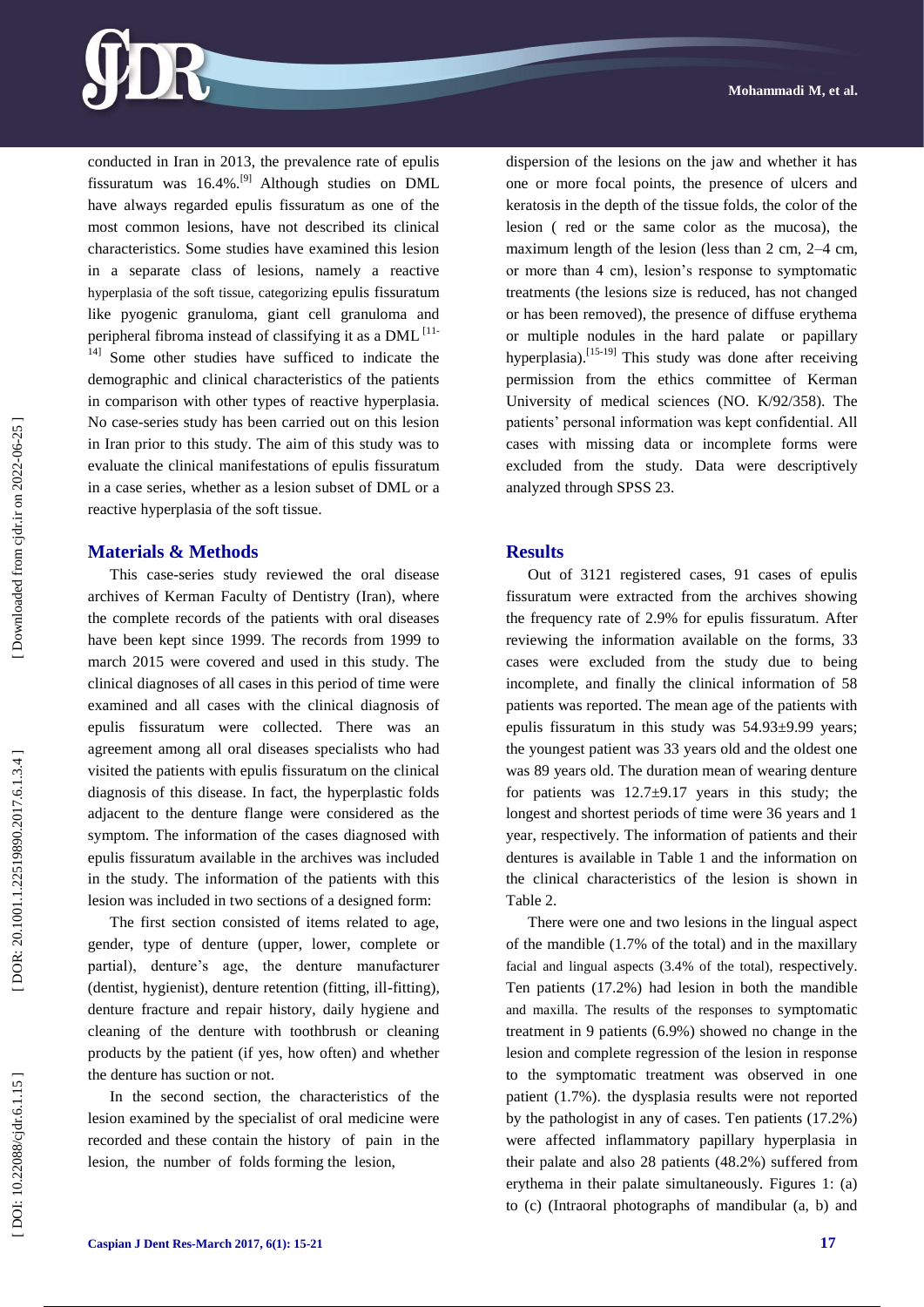maxillary (c) arch) show epulis fissuratum; hyperplastic folds in the affected mucosa; over the alveolar ridge extending to the vestibule sulcus in three cases.

# **Table1. Demographic and denture -related data of 58**

| studied patients                                            |                           |                  |                |
|-------------------------------------------------------------|---------------------------|------------------|----------------|
| <b>Variable</b>                                             | <b>Groups</b>             | <b>Frequency</b> | <b>Percent</b> |
| Gender                                                      | Male                      | 12               | 20.7           |
|                                                             | Female                    | 46               | 79.3           |
| Age (Year)                                                  | < 50                      | 20               | 34.5           |
|                                                             | 50-60                     | 24               | 41.4           |
|                                                             | 60-70                     | 10               | 17.2           |
|                                                             | $>^{\vee}$                | $\overline{4}$   | 6.9            |
| History of denture                                          | $<$ 5                     | 15               | 25.9           |
| fabrication                                                 | $0 - 10$                  | 12               | 20.7           |
| (Year)                                                      | >10                       | 31               | 53.4           |
| Denture                                                     | Dentist                   | 25               | 43.1           |
| manufacturer                                                | Oral hygienist            | 33               | 56.9           |
| Retention of                                                |                           | 38               | 65.5           |
|                                                             | Proper                    |                  |                |
| maxillary denture                                           | Unacceptable              | 20               | 34.5           |
| <b>Retention of</b>                                         | Proper                    | 22               | 37.9           |
| mandibular denture                                          | Unacceptable              | 36               | 62.1           |
| History of fixing                                           | Yes                       | 14               | 24.1           |
| denture                                                     | N <sub>o</sub>            | 44               | 75.9           |
| Daily washing of                                            | Yes                       | 43               | 74.2           |
| denture by patient                                          | No                        | 15               | 25.8           |
| Type of denture                                             | Complete                  | 53               | 91.4           |
|                                                             | Partial                   | 5                | 8.6            |
| Frequency of denture                                        | Once                      | 15               | 34.8           |
| daily washing                                               | Twice                     | 12               | 27.9           |
|                                                             | Three times               | 16               | 37.3           |
| Table 2. Clinical data about lesions of 58 studied patients |                           |                  |                |
| <b>Variables</b>                                            | <b>Groups</b>             | <b>Frequency</b> | <b>Percent</b> |
| Number of tissue folds                                      | One                       | 18               | 31             |
|                                                             | Two                       | 23               | 39.7           |
|                                                             | <b>Three</b>              | 8                | 13.8           |
|                                                             | More                      | 9                | 15.5           |
| Pain reporting                                              | Yes                       | 41               | 70.6           |
|                                                             | No                        | 17               | 29.4           |
| Maxillary distribution                                      | Focal                     | 11               | 47.8           |
|                                                             | Multifocal                | 12               | 52.2           |
|                                                             |                           |                  |                |
| Mandibular distribution                                     | Focal                     | 26               | 60.4           |
|                                                             | Multifocal                | 17               | 39.6           |
| Ulcer in depth of folds                                     | Yes                       | 32               | 55.1           |
|                                                             | No                        | 26               | 44.9           |
| Keratosis adjacent to the                                   | Yes                       | 10               | 17.2           |
| lesions                                                     | No                        | 48               | 82.2           |
| Color in comparison to                                      | Redder                    | 20               | 34.4           |
| adjacent mucosa                                             | Same                      | 38               | 65.5           |
| Surface of lesion                                           | Smooth                    | 50               | 86.2           |
|                                                             | Rough                     | 8                | 13.8           |
| Maximum length of<br>lesion(centimeter)                     | $\overline{c}$<br>$2 - 4$ | 16<br>30         | 27.6<br>51.7   |



DOI: 10.22088/cjdr.6.1.15

[ DOI: 10.22088/cjdr.6.1.15 ] [ DOR: 20.1001.22519890.2017.6.1.3.4 ] [\[ Downloaded from cjdr.ir on 2022-06-25 \]](http://cjdr.ir/article-1-201-en.html)

DOR: 20.1001.1.22519890.2017.6.1.3.4]

Downloaded from cjdr.ir on 2022-06-25



**Figure 1 (a): Clinical photograph showing hyperplastic folds on the left mandibular ridge of a 53 -years old male. (b) An exophytic mass on the labial vestibule of a 50 years old male. (c) Clinical aspect of epulis fissuratum in the maxillary alveolar ridge of a 59 -years old female**

### **Discussion**

This study intends to describe the clinical characteristics of a large number of cases (58 patients) with epulis fissuratum lesion, who were diagnosed and treated in a 15 -year period. Firoozmand et al. has reported the clinical characteristics of 50 patients with this lesion in a 22 year period in a similar study.<sup>[20]</sup> Studies on denture wearers indicated the prevalence rate of 8.4-16.4% for this lesion  $[8, 9]$  however, the mentioned prevalence rate was related to the population of denture wearers and it seems that there is a relationship between the prevalence of this lesion and other mucosal lesions caused by dentures and other factors such as the quality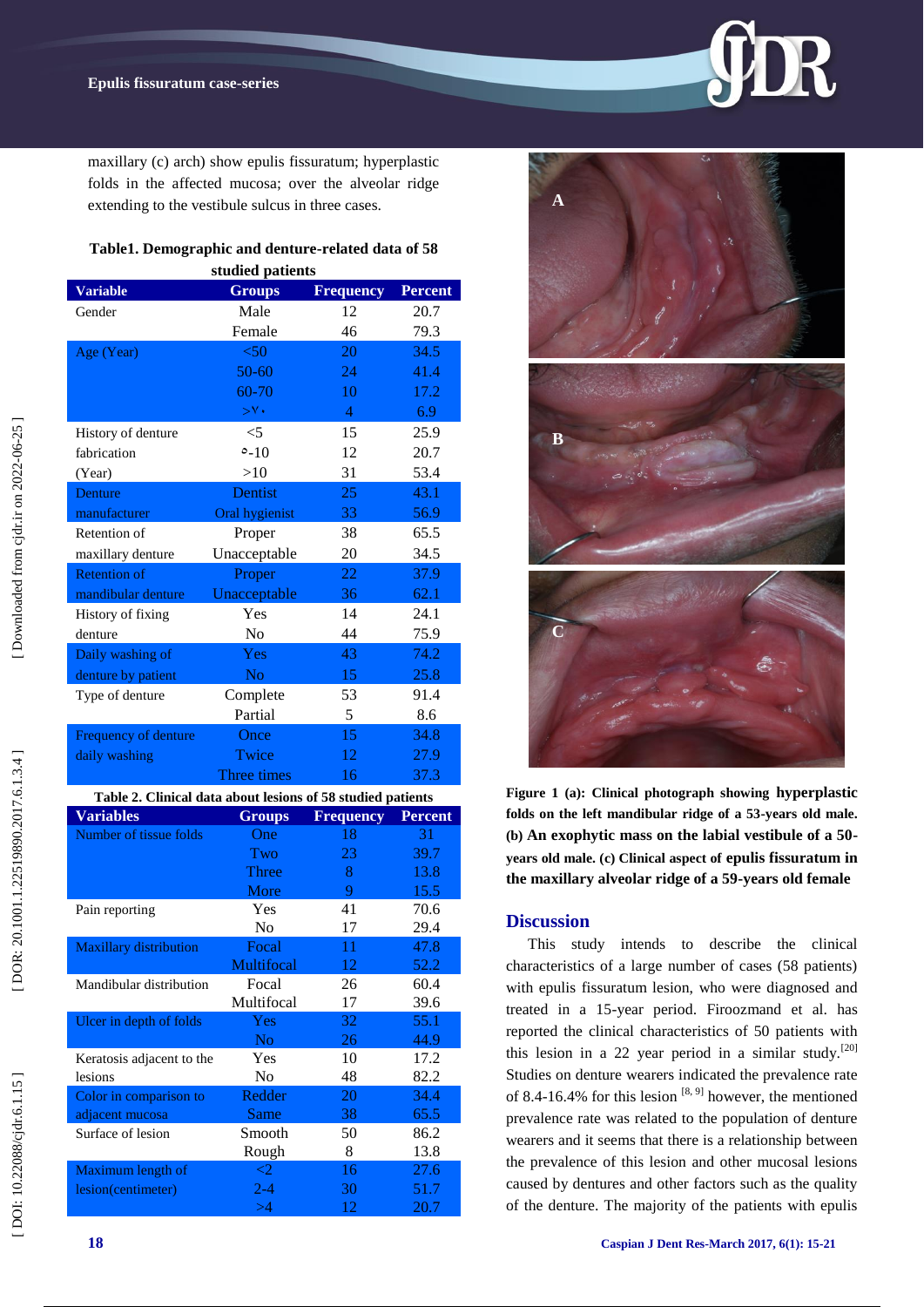

fissuratum in the study were female (79.3%), consistent with the results of studies by Coelho, Firoozmand and Canger.<sup>[19-21]</sup> Higher life expectancy of women, higher number of dental visits among women, higher number of women wearing dentures compared to men with the same age, the higher number of women wearing dentures due to esthetic reasons and mucosal atrophy after menopause, which makes the thin mucosa even more sensitive to chronic irritation have been mentioned as the main reasons of the higher prevalence of this lesion among women compared to men.

The mean age of the patients in this study was 54.93 and most of them were in their 50s (the 6th decade of their lives) (41.4%). The mean age of the patients in Firoozmand study was 42.2 and the oldest group of these patients was in their 50s (34%) and the patients in the study conducted by Coelho were in their 50s and 60s. As mentioned above, the mean age of the patients and the highest age group among them in this study are higher than similar studies conducted in Brazil.<sup>[19, 20]</sup> The higher incidence of denture-related lesions in the younger age group could indicate that patients in the community under study (Iran) lose their teeth at younger ages and the average age of the first time of denture wearing is lower in these communities.

In the present study, majority of patients had been wearing their dentures more than ten years (53.4 %) that is similar to a study by Canger (68.5%). However, the longest period of time since a patient started wearing dentures was reported 6–10 years among those with epulis fissuratum in Coelho study.<sup>[19, 21]</sup> It seems that the patients' resistance against replacing or repairing the dentures enhances with age increase and these treatments become harder due to their physical conditions. There is a direct relationship between time and the rate of chronic trauma by dentures to the tissues adjacent to them. Therefore, clinicians have asserted that the useful life for a denture is 5 years and the denture needs replacement or some maintenance due to the resorption of lower alveolar ridge after this period. In the present study, 70.6% of the patients stated the symptoms of pain caused by the lesion, similar to the results reported by Firoozmand (70%).<sup>[20]</sup> The pain that the patients experienced because of the lesion can be a result of mucosal ulcerations caused by the denture flange trauma in the depth of the lesion folds, secondary infections of the lesion or factors such as Candida infection or the pressure caused by patient's prosthesis on the adjacent mucosal tissues. The occurrence of

**Caspian J Dent Res -March 201 7, 6 ( 1): 15 -21 19**

epulis fissuratum on the mandible was more prevalent than the maxilla (43 cases versus 23 cases). Canger also reported higher prevalence on the mandible  $(53.3\%)$ .<sup>[21]</sup> Histopathological assessment of our cases exhibited no evidence of dysplasia. Coelho reported no evidence of dysplasia in 3.8% of the cases in the histopathologic analysis of 524 cases of epulis fissuratum.[19] Dysplasia rarely occurs in the immediate vicinity of denture flanges; however, chronic irritation of the oral cavity for a long time is always followed by the possibility of premalignant and even malignant lesions. In the present study, like other studies, the majority of lesions with ulcerations or proliferative changes were caused by complete dentures, in comparison with partial dentures.[19, 21] Inflammatory papillary hyperplasia of the palate was observed in 17.2% of the patients in this study, consistent with Canger's study, in which the simultaneous occurrence of two lesions was 15%. This lesion is one of the important mucosal lesions like epulis fissuratum, and the simultaneous occurrence of these two lesions can be considered a "combination syndrome".<sup>[21]</sup>

The average length of 2 -4 cm was the most common size of this lesion (51.7%). However, this aspect has not been mentioned in other studies. In addition, one of the strengths of this study was the report of the prevalence of the clinical factors, including distribution of one or more focal lesions, ulcers in the depth of the folds and keratosis adjacent to the lesions, the predominant color of the lesion and the number of its folds, which were not highlighted in similar studies. The color of the lesions in this study was the same as the adjacent mucosa (65.6%), with a smooth surface (86.2%) as stated in the literature.<sup>[15-17]</sup>

It seems that similar studies have neglected the evaluation of two important factors causing epulis fissuratum: the quality of dentures and its poor denture hygiene. However, these two factors, the denture fabrication (quality) items such as the manufacturer, denture retention, history of its maintenance or repair and being equipped with suction and hygiene items such as the number of times that the patient washed the denture and whether the patients washed the denture on a daily basis or not, were evaluated in the current study. It is a fact that wearing dentures puts the patients at risk of certain mucosal lesions in a way that the prevalence of mucosal lesions in edentulous patients who do not wear dentures is only 16.7%, compared to the 50 -58.2% prevalence rate of these lesions in denture wearers  $[6, 7, 10]$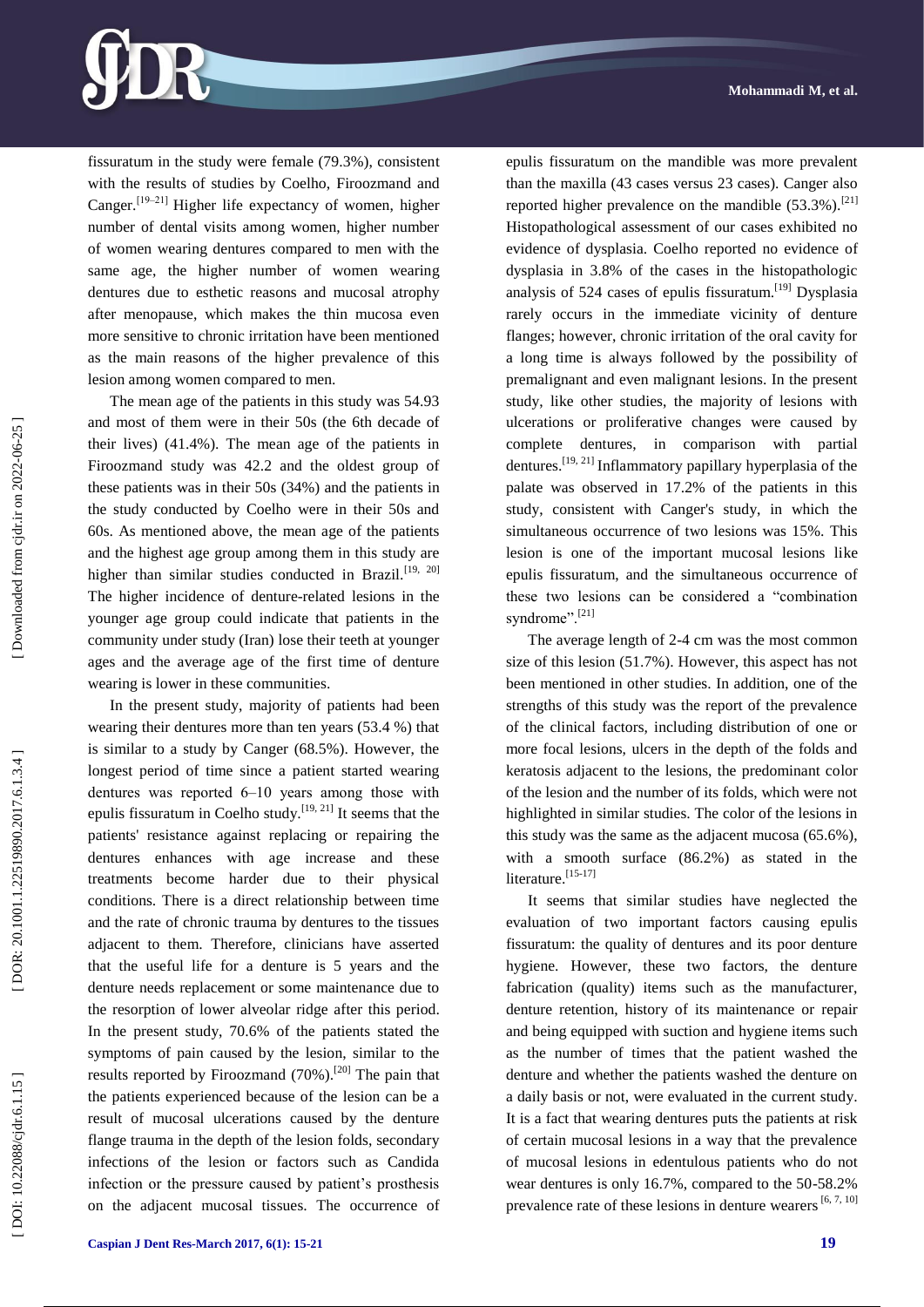

One of the limitations of case -series is describing the clinical characteristics of the lesions in a cross sectional manner. Therefore, in order to closer look at the impact of the denture -related effects on epulis fissuratum establishment, longitudinal studies are recommended in this ground.

### **Conclusion**

The modern dentistry requires the dentists to acquire the necessary knowledge in order to protect the health of the oral tissues and prevent the chronic diseases of the oral mucosa. One of the necessary conditions to prevent the occurrence of these epulis fissuratum lesions is to perform standard prosthetic treatments on the patients and carry out the necessary maintenance procedures of the denture as soon as possible. As you can see, 56.9% of the dentures were manufactured by an oral hygienist, with an apparent relationship with the patients' lack of knowledge on the necessity of visiting a prosthodontist and also with economic issues. One of the most important responsibilities of the dentists at the time the denture is delivered to the patients is to provide specific instructions in order to protect the health of the mucosal tissues under the denture. The maintenance and hygiene -related advice such as how to wash the denture and the length of wearing the dentures throughout the day and also recommendations on regular visits to make sure of the health of the tissues under the denture over time are among these necessary instructions.

### **Acknowledgement s**

The authors wish to thank sincere cooperation of Social Determinants on Oral Health Research Center, Kerman University of Medical Sciences. The authors declare no conflict of interest.

**Funding: T**his study was a part of a thesis (Kerman Dental School No. 922) and research project (GrantNo. 92/282) and funded by Kerman University of Medical Sciences.

### **Authors' contributions**

The study design,Analysis of data, drafting of the manuscript and critical revision of the manuscript for important intellectual content were performed by Nader Navabi. The study data were collected by Marzieh Mohammadi and the study supervision was performed by Mohammad Reza Zarei.

### **References**

- 1.[Mandali G,](https://www.ncbi.nlm.nih.gov/pubmed/?term=Mandali%20G%5BAuthor%5D&cauthor=true&cauthor_uid=20579108) [Sener ID,](https://www.ncbi.nlm.nih.gov/pubmed/?term=Sener%20ID%5BAuthor%5D&cauthor=true&cauthor_uid=20579108) [Turker SB,](https://www.ncbi.nlm.nih.gov/pubmed/?term=Turker%20SB%5BAuthor%5D&cauthor=true&cauthor_uid=20579108) [Ulgen H.](https://www.ncbi.nlm.nih.gov/pubmed/?term=Ulgen%20H%5BAuthor%5D&cauthor=true&cauthor_uid=20579108) Factors affecting the distribution and prevalence of oral mucosal lesions in complete denture wearers. [Gerodontology](http://www.ncbi.nlm.nih.gov/pubmed/20579108) 2011; 28:97 -103.
- 2. [Jainkittivong A,](https://www.ncbi.nlm.nih.gov/pubmed/?term=Jainkittivong%20A%5BAuthor%5D&cauthor=true&cauthor_uid=20461847) [Aneksuk V,](https://www.ncbi.nlm.nih.gov/pubmed/?term=Aneksuk%20V%5BAuthor%5D&cauthor=true&cauthor_uid=20461847) [Langlais RP.](https://www.ncbi.nlm.nih.gov/pubmed/?term=Langlais%20RP%5BAuthor%5D&cauthor=true&cauthor_uid=20461847) Oral mucosal lesions in denture wearers. [Gerodontology](http://www.ncbi.nlm.nih.gov/pubmed/20461847) 2010; 27:26 -32.
- 3. [Freitas JB,](https://www.ncbi.nlm.nih.gov/pubmed/?term=Freitas%20JB%5BAuthor%5D&cauthor=true&cauthor_uid=18405273) [Gomez RS,](https://www.ncbi.nlm.nih.gov/pubmed/?term=Gomez%20RS%5BAuthor%5D&cauthor=true&cauthor_uid=18405273) [De Abreu MH,](https://www.ncbi.nlm.nih.gov/pubmed/?term=De%20Abreu%20MH%5BAuthor%5D&cauthor=true&cauthor_uid=18405273) [Ferreira E](https://www.ncbi.nlm.nih.gov/pubmed/?term=Ferreira%20E%20Ferreira%20E%5BAuthor%5D&cauthor=true&cauthor_uid=18405273)  [,Ferreira E.](https://www.ncbi.nlm.nih.gov/pubmed/?term=Ferreira%20E%20Ferreira%20E%5BAuthor%5D&cauthor=true&cauthor_uid=18405273) Relationship between the use of full dentures and mucosal alterations among elderly Brazilians. [J Oral Rehabil](http://www.ncbi.nlm.nih.gov/pubmed/18405273) 2008; 35:370 -4.
- 4. [Coelho CM,](https://www.ncbi.nlm.nih.gov/pubmed/?term=Coelho%20CM%5BAuthor%5D&cauthor=true&cauthor_uid=15009597) [Sousa YT,](https://www.ncbi.nlm.nih.gov/pubmed/?term=Sousa%20YT%5BAuthor%5D&cauthor=true&cauthor_uid=15009597) [Daré AM.](https://www.ncbi.nlm.nih.gov/pubmed/?term=Dar%C3%A9%20AM%5BAuthor%5D&cauthor=true&cauthor_uid=15009597) Denture -related oral mucosal lesions in a Brazilian school of dentistry. J Oral Rehabil 2004; 31:135-9.
- 5. [MacEntee MI,](https://www.ncbi.nlm.nih.gov/pubmed/?term=MacEntee%20MI%5BAuthor%5D&cauthor=true&cauthor_uid=9655042) [Glick N,](https://www.ncbi.nlm.nih.gov/pubmed/?term=Glick%20N%5BAuthor%5D&cauthor=true&cauthor_uid=9655042) [Stolar E.](https://www.ncbi.nlm.nih.gov/pubmed/?term=Stolar%20E%5BAuthor%5D&cauthor=true&cauthor_uid=9655042) Age, gender, dentures and oral mucosal disorders .Oral Dis 1998; 4:32 -6.
- 6.Martori E, Ayuso -Montero R, Martinez -Gomis J, Viñas M, Peraire M. Risk factors for denture -related oral mucosal lesions in a geriatric population. [J](https://www.ncbi.nlm.nih.gov/pubmed/?term=Martori+E%2C+Ayuso-Montero+R%2C+Martinez-Gomis+J%2C+Vi%C3%B1as+M%2C+Peraire+M.+Risk+factors+for+denture-related+oral+mucosal+lesions+in+a+geriatric+population.+J+Prosthet+Dent+2014)  [Prosthet Dent](https://www.ncbi.nlm.nih.gov/pubmed/?term=Martori+E%2C+Ayuso-Montero+R%2C+Martinez-Gomis+J%2C+Vi%C3%B1as+M%2C+Peraire+M.+Risk+factors+for+denture-related+oral+mucosal+lesions+in+a+geriatric+population.+J+Prosthet+Dent+2014) 2014; 111:273 -9.
- 7. da Silva HF, Martins -Filho PR, Piva MR. Denture related oral mucosal lesions among farmers in a semi -arid northeastern region of brazil. Med Oral Patol Oral Cir Bucal 2011; 16:e740 -4.
- 8 .Patil S, Yadav N, Patil P, Kaswan S. Prevalence and the relationship of oral mucosal lesions in tobacco users and denture wearers in the north Indian population. J Family Community Med 2013; 20:187 - 91.
- 9. Atashrazm P, Sadri D. Prevalence of oral mucosal lesions in a group of Iranian dependent elderly complete denture wearers. J Contemp Dent Pract 2013; 14:174 -8.
- 10.Moskona D, Kaplan I. Oral lesions in elderly denture wearers. ClinPrev Dent 1992; 14:11 -4.
- 11. Zarei MR, Chamani G, Amanpoor S. Reactive hyperplasia of the oral cavity in kerman province, iran: a review of 172 cases. Br J Oral MaxillofacSurg 2007; 45: 288 -92.
- 12. [AlaAghbali A,](https://www.ncbi.nlm.nih.gov/pubmed/?term=Ala%20Aghbali%20A%5BAuthor%5D&cauthor=true&cauthor_uid=22991605) [VosoughHosseini S,](https://www.ncbi.nlm.nih.gov/pubmed/?term=Vosough%20Hosseini%20S%5BAuthor%5D&cauthor=true&cauthor_uid=22991605) Harasi B, Janani M, Mahmoudi SM. Reactive hyperplasia of the oral cavity: a survey of 197 cases in tabriz, northwest iran. J Dent Res Dent Clin Dent Prospects 2010; 4: 87 -9.
- 13.Amirchaghmaghi M, Mohtasham N, MosannenMozafari P, Dalirsani Z. Survey of reactive hyperplastic lesions of the oral cavity in